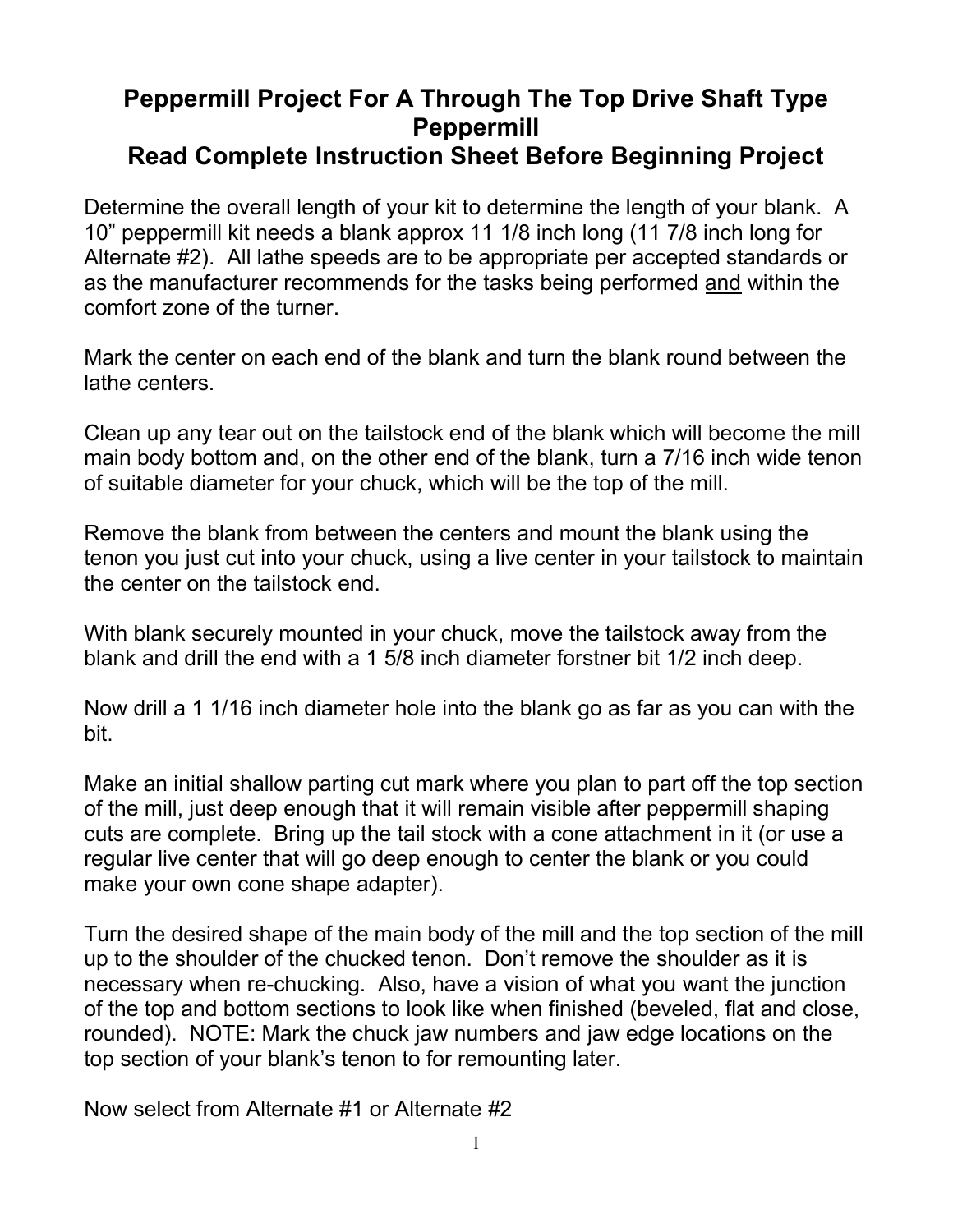#### Alternative #1, use when grain alignment matters or you have limited length of stock.

Part off the mill main body from the top section of the mill and then clean up what will be the bottom surface of the top of the mill taking into consideration your overall design while it is still chucked.

With mill top still mounted in chuck, drill a 1 1/16 inch diameter hole on center into the mill top to a depth of about 1 inch.

Drill a 17/64 inch diameter hole (or whatever your mill drive shaft required for clearance) into the top approximately half way through the mill top. Remove the chucked mill top section from the lathe.

Now turn your own 1 1/16 inch diameter plug / tenon approximately 1 3/4 inch long making sure the ends are perfectly 90 degrees from the horizontal body with a 17/64 inch diameter hole drilled down through the center of it and centered on both ends of it. Use a skew or small gouge to mark exact center for drill bit to start in. Finish turn the diameter of the plug / tenon piece to 1 1/16 inch diameter to fit snugly into the mill top. On the other half of the tenon, reduce the diameter slightly below the 1 1/16 inch diameter to allow the mill top tenon to turn freely inside the mating 1 1/16 inch diameter hole in the mill bottom section.

Glue the mill top section plug / tenon piece (plug end) into the hole in the mill top section bottom making sure the plug bottoms out in the hole so it will maintain true alignment of the top section for turning later when it is mounted using this new tenon. Clamp to hold while glue dries. You may need to run the 17/64 inch diameter drill bit through the hole to remove any dried glue in its path.

When the glue is completely dry, re-mount the mill top section using the original tenon in your chuck making sure to observe the jaw marks and jaw numbers are correctly aligned to re-establish center. Into the end of the tenon, drill a relief the diameter of your mill driver disk to a depth of about 1/16 of an inch in the end of the new tenon to form a holding / centering recess. Remove the mill top section from the chuck.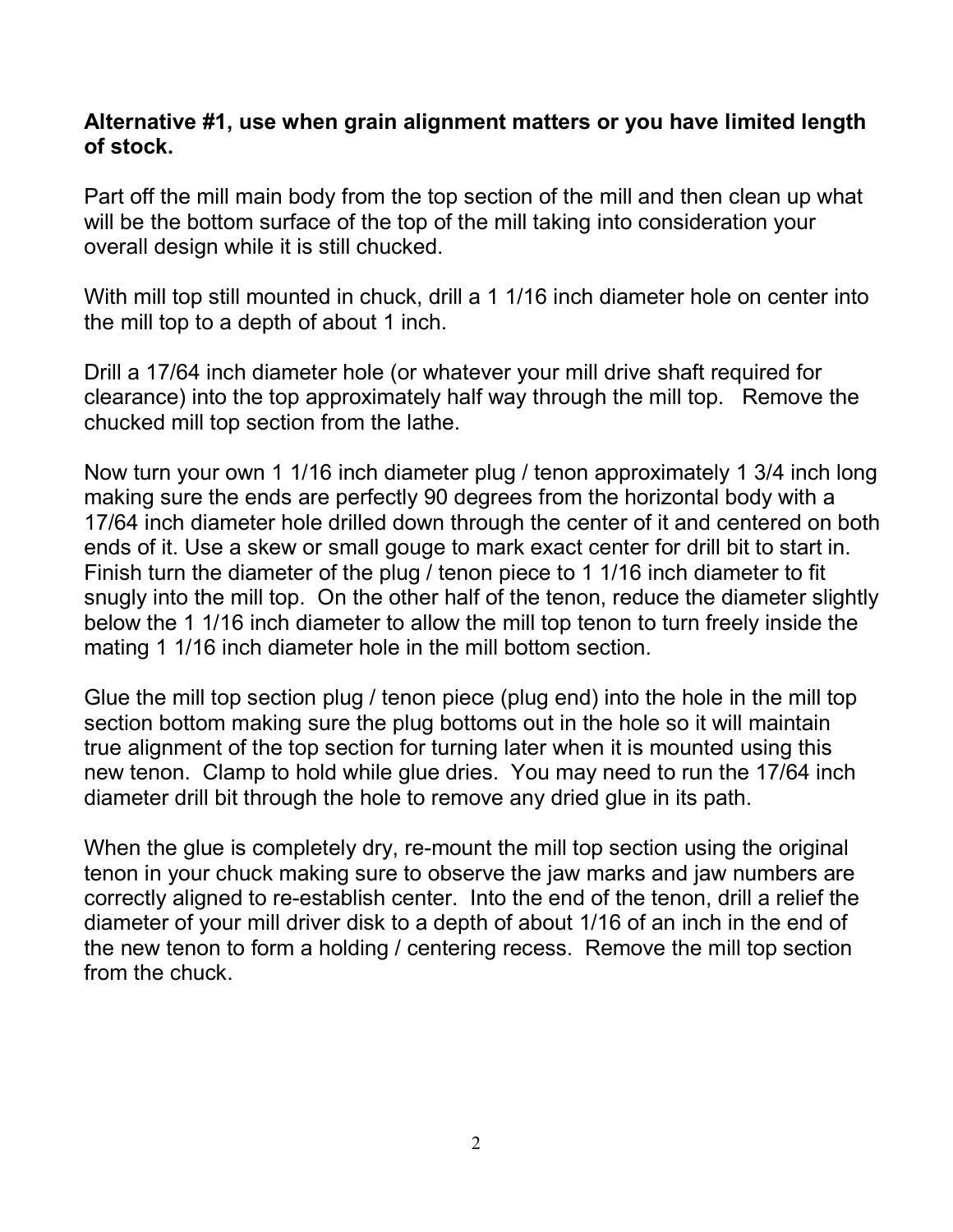### Alternative #2, use when grain alignment does not matter and you have sufficient length of stock.

When using this alternate make sure to allow an extra 3/4 inch length for the overall blank to accommodate the integral to section tenon. Turn a slightly less than 1 1/16 inch diameter tenon as part of the top section, sized to allow the tenon to turn freely inside the mill main body. Then part off at the junction between the bottom of the tenon and the top of the mill bottom section.

Clean up what will be the bottom surface of the top of the mill taking into consideration your overall design while it is still chucked.

Drill a relief the diameter of your mill driver disk to a depth of about 1/16 of an inch in the tenon end to form a holding / centering recess. Drill a 17/64 inch diameter hole into the top approximately half way through the mill top. Remove the mill top section from the chuck.

#### Continue from here whichever alternate you are using.

Reverse the mill top section and chuck it by the new tenon using the tail center to maintain proper center alignment. Finish drilling the 17/64 inch diameter hole all the way through the mill top section; it should align with the same diameter hole from the other end in the top section.

Finish turning the top of the mill and sand through the grits. The mill top is now done.

Re-mount the mill main body into the chuck using either of the main mill body bottom holes (1 5/8 or 1 1/16) and holding by expanding the chuck jaws. Keep the mill finished bottom section firmly against the chuck jaw shoulders and the tailstock center cone against the mill end to assure that the tailstock end of the mill bottom piece will run as true as possible. Drill from the tail stock end with the 1 1/16 inch diameter bit. You may need to use an extension at this point to connect with the hole from the other end. If your 1 1/16 inch diameter center drifted off on you while drilling from either end (normally they align closely), it is ok as long as most of the hole lines up and mill unground product can pass through the opening.

Finish off the top of the main body (at the tailstock end) keeping in mind your overall mill design. You may want to use a cone center in the 1 1/16 inch diameter hole to help maintain centered alignment while turning, because this is